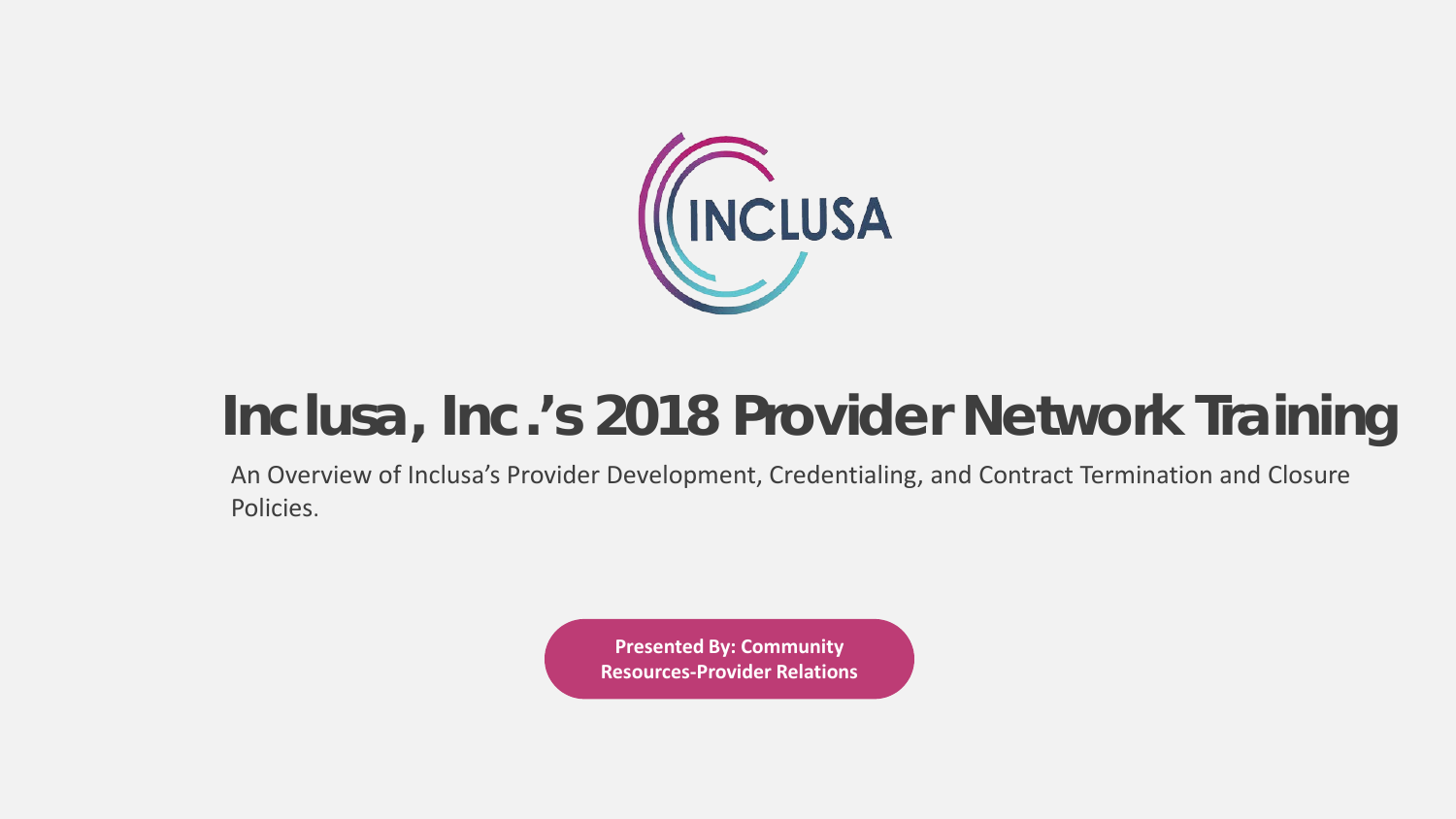### **Inclusa, Inc. Provider Network Policies**

Inclusa's Community Resources and Provider Relations (CR/PR) Department develops policies to assure contract and quality expectations are upheld, ensure Inclusa members have access to an adequate network, and provide direction to CR/PR staff who support our contracted providers.



### **Provider Development Policy**

Outlines the process necessary to contract with and retain providers within Inclusa's Provider Network to meet member service needs.



### **Provider Credentialing Policy**

Outlines the process for subcontract provider applicants



### **Contract Termination Policy**

Outlines the process for a provider who notifies Inclusa of their intent to close or terminate contract.

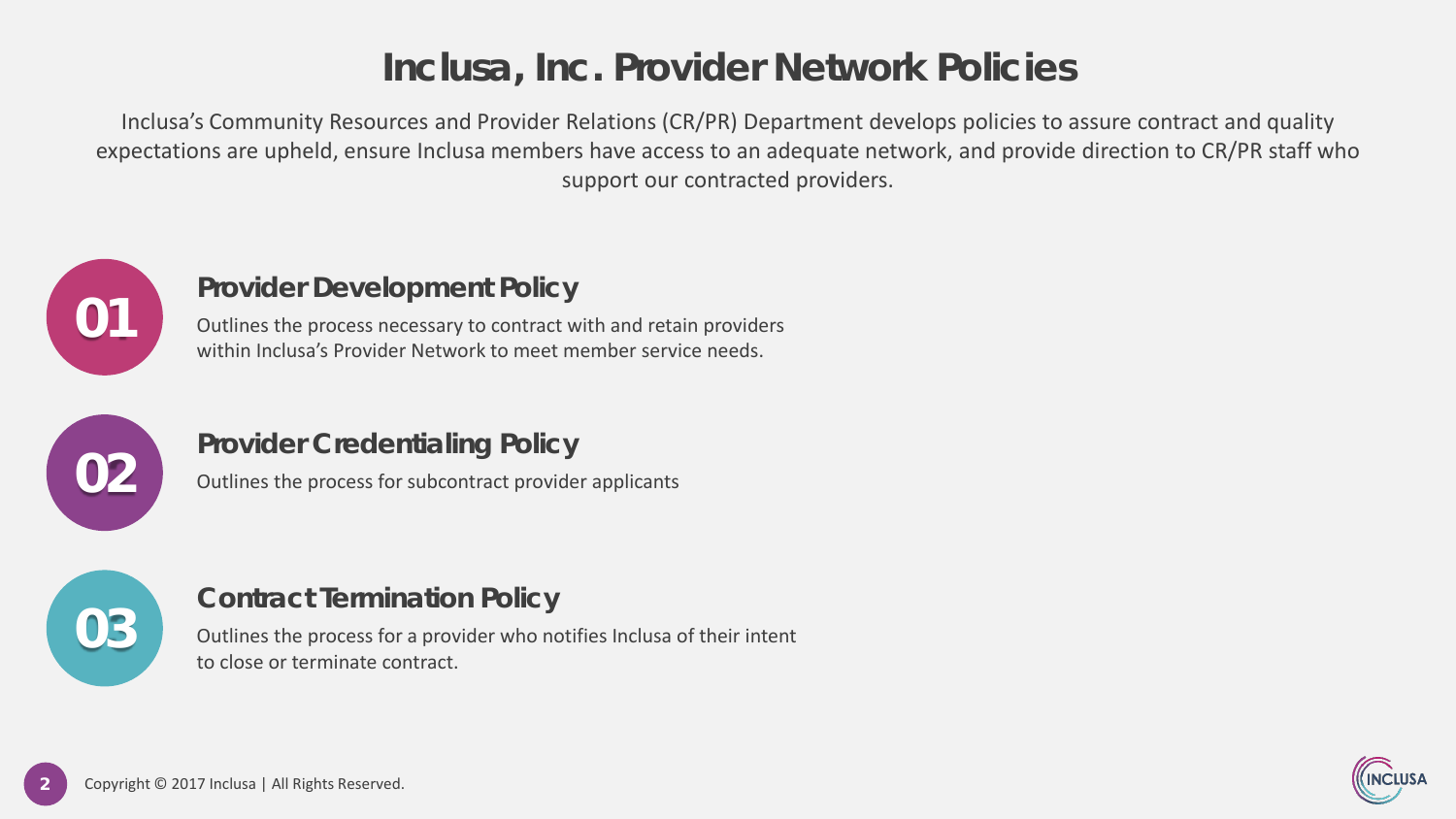### **Provider Policy Highlights**



#### **Provider Participation and Selection**

Standards to become part of Inclusa's provider network



#### **Out of Network Providers**

Circumstances where Inclusa will use out-of-network providers



#### **Provider Credentialing**

Documentation Inclusa must maintain per DHS contract requirements



#### **Provider Subcontracting**

Evergreen contracting



#### **Signed Subcontract**

Timelines for returning the signed subcontract



### **Adequacy and Capacity**

Tools and Resources to evaluate Adequacy and Capacity of our network

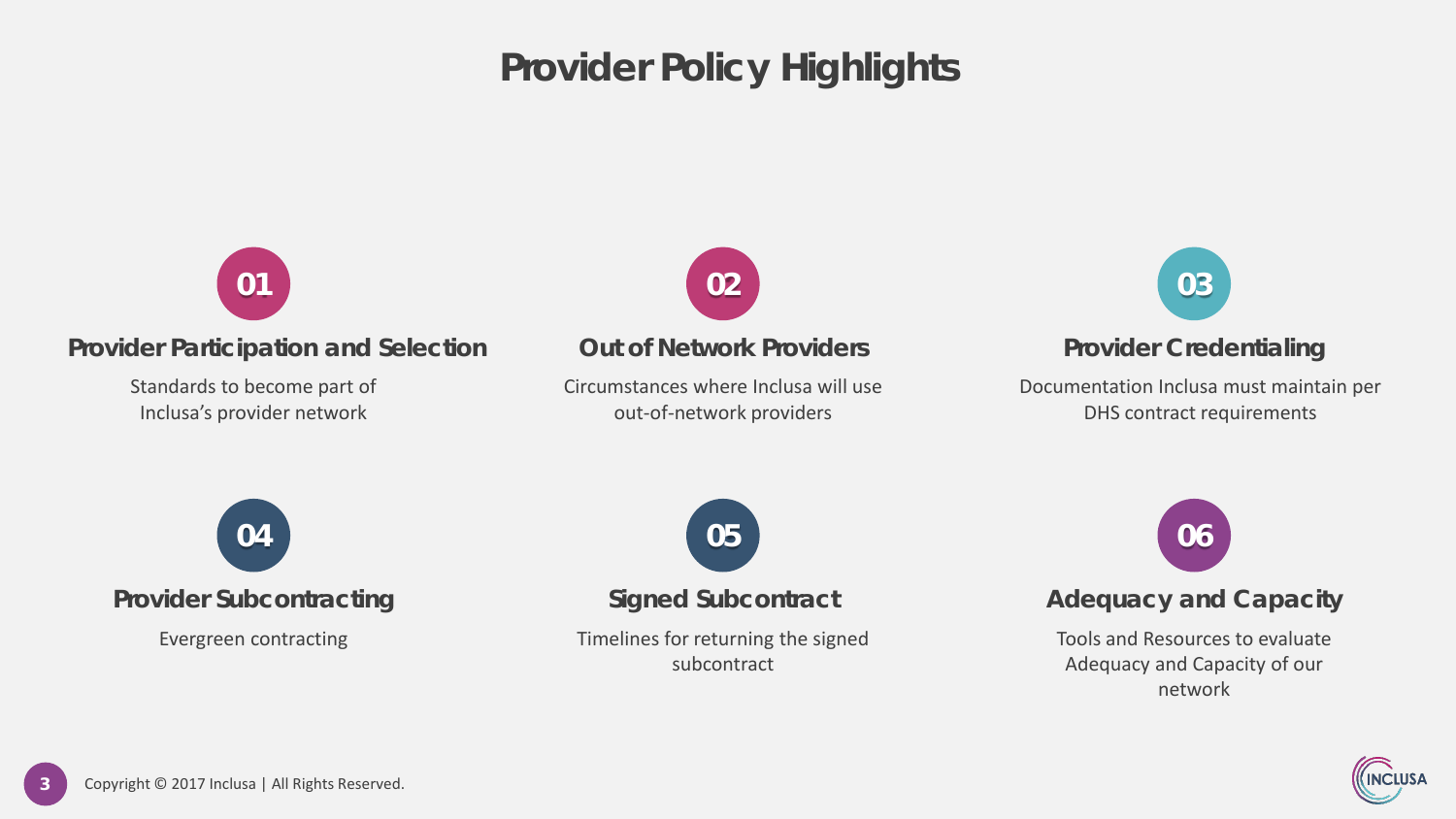### **Provider Development Policy Highlights, Continued**



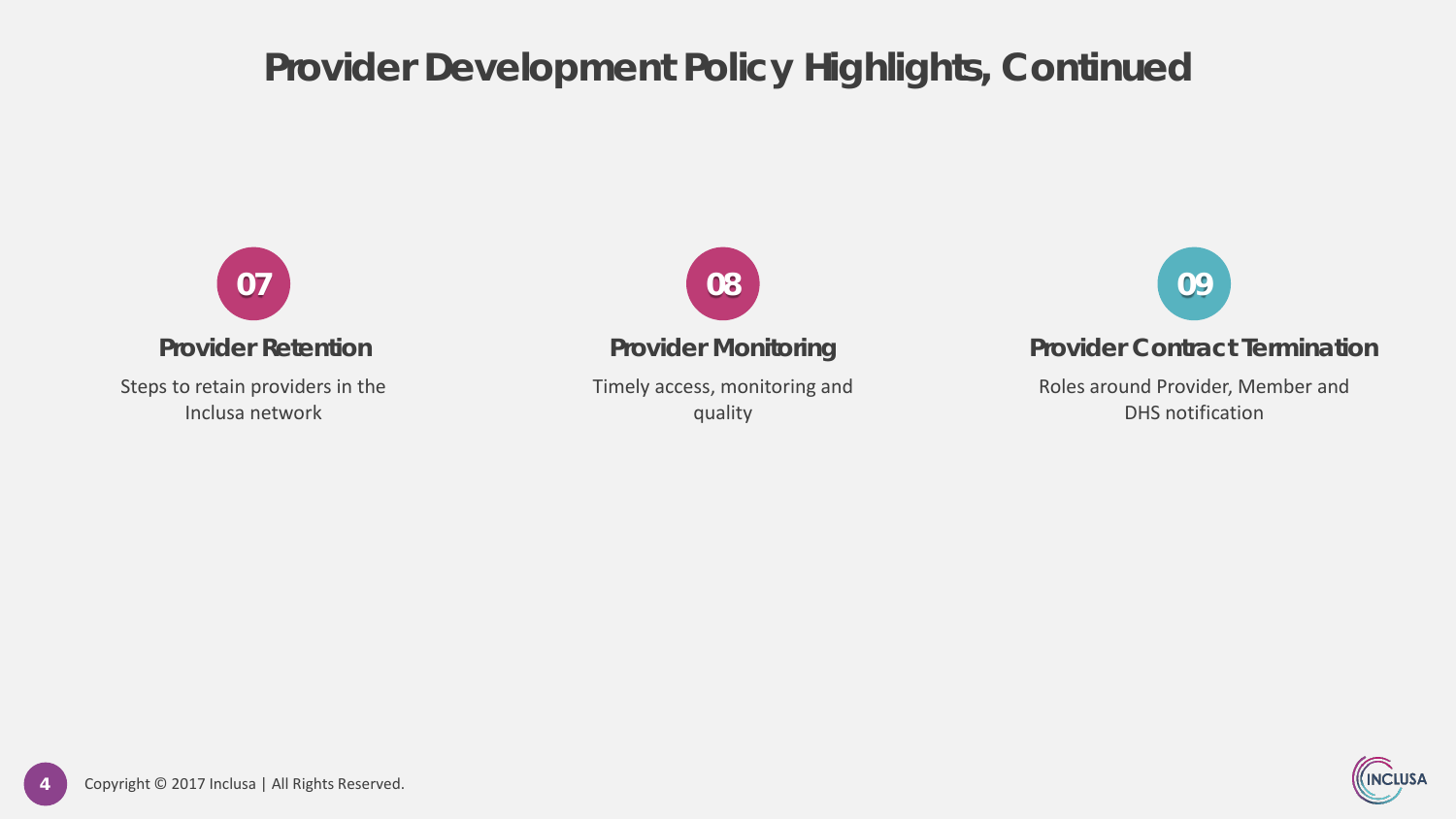### **1. Provider Participation and Selection**

Inclusa, Inc. will use only providers that meet the following requirments:



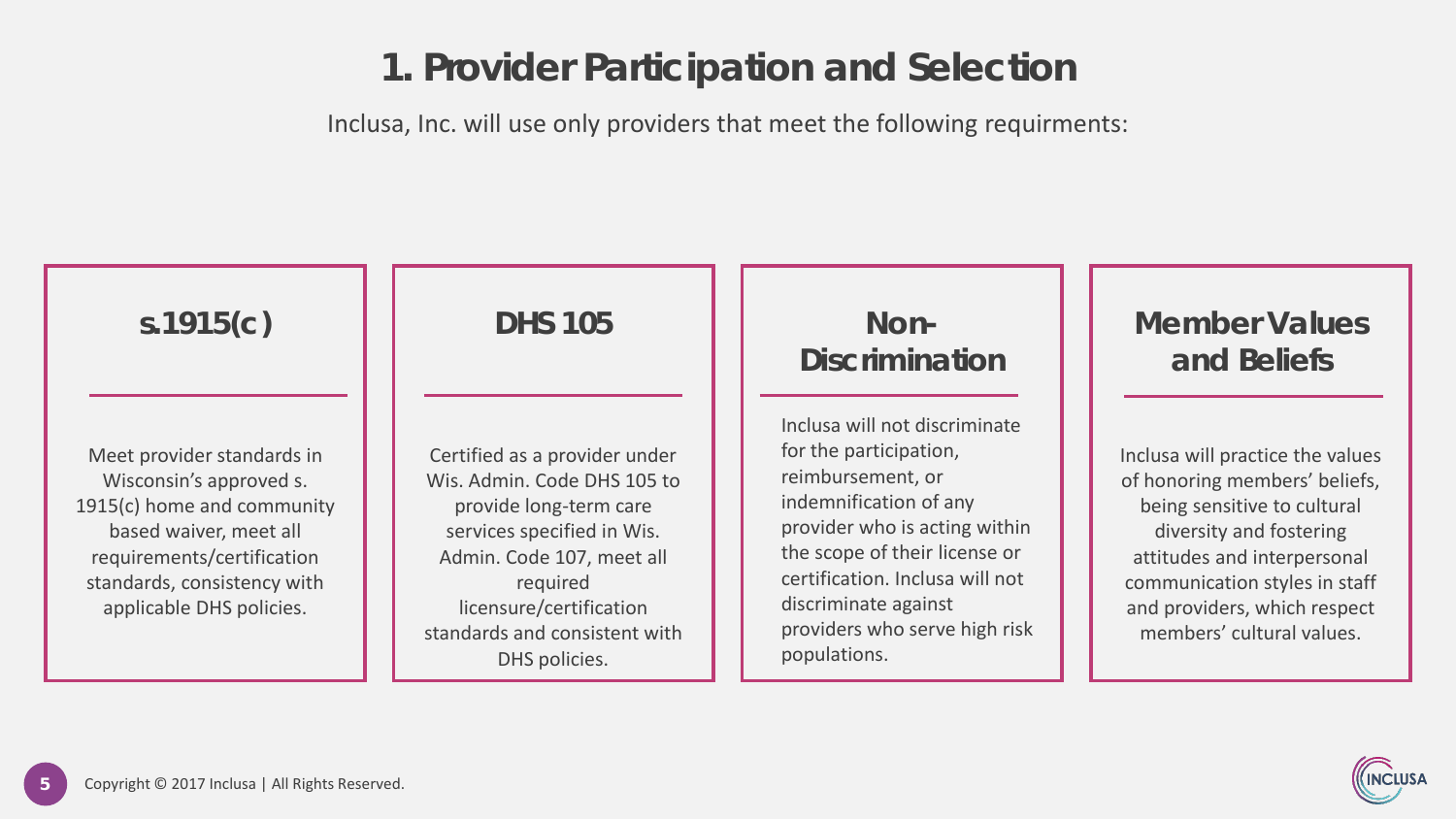### **2. Out-of-Network Providers**

In accordance with the Family Care program contract with DHS, Inclusa will utilize out-ofnetwork providers as needed in the following circumstances;

- Providers within the network do not have capacity
- Providers within the network lack specialized expertise, knowledge, or appropriate cultural diversity
- Providers within the network are not able to meet member's needs on a timely basis
- Transportation or physical access to the MCO providers causes an undue hardship to the member

#### **Any Willing Provider:**

Act 20 Regulatory language states; "SECTION 997m. 46.284(2)(c).

Inclusa will provide a subcontract to any CBRF, RCAC, Community Rehabilitation Program, Home Health Agency, Day Service Provider, Personal Care Provider, or Nursing Facility to serve as a contracted provider if;

- The provider agrees to Inclusa's rates for similar providers and services
- The facility meets all guidelines established by Inclusa related to quality of care, utilization and other criteria applicable to similar provider types

Potential providers are required to complete the application process including;

- Completion of Provider Application and Service Location form if applicable
- Completion of Residential Provider Service Form (residential providers only)
- Completion of a W-9

Inclusa reserves the right to deny participation of Provider applicants when Inclusa believes its Provider Network in a specific service is adequate to meet the anticipated needs of membership.

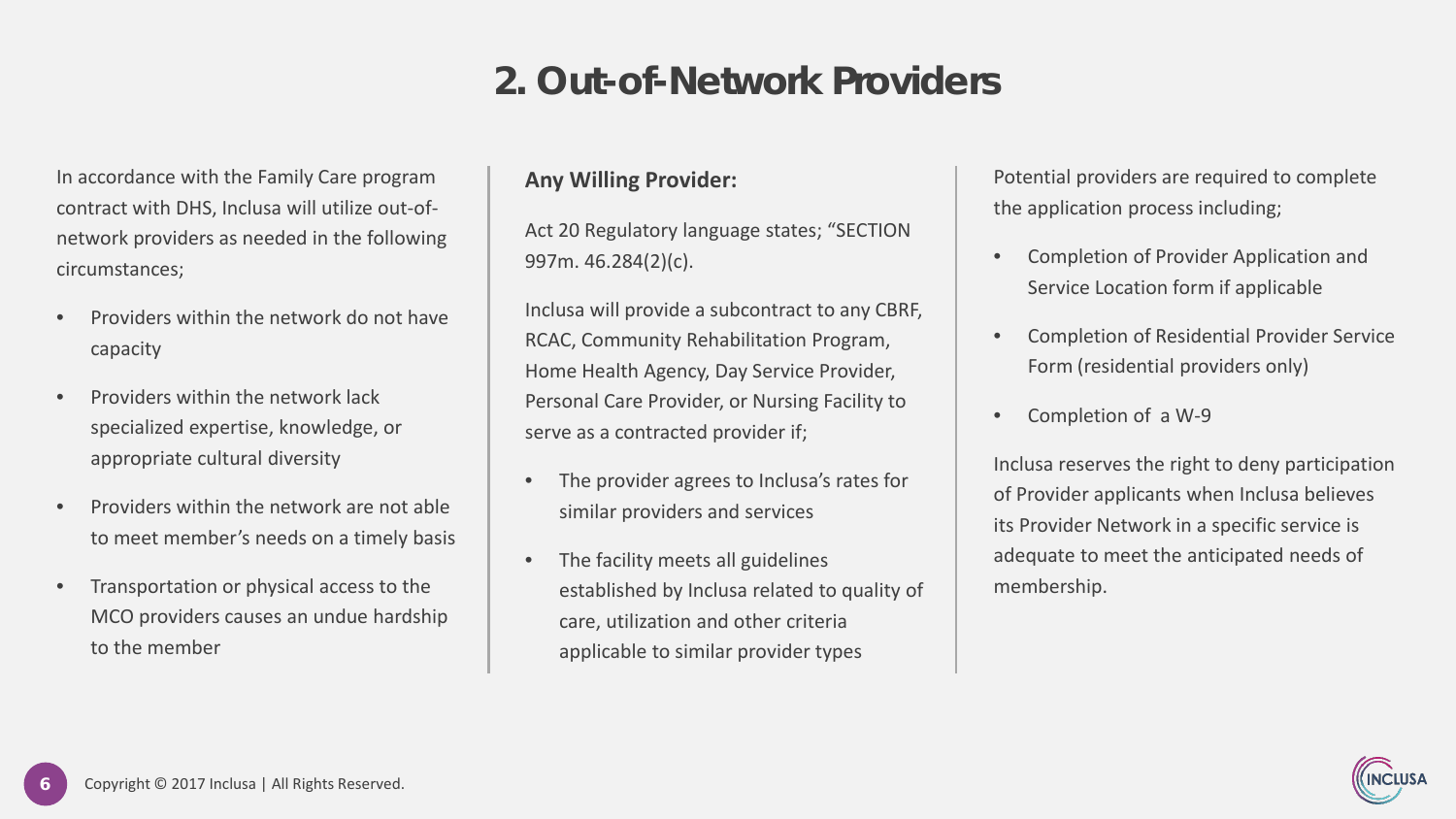### **3. Provider Credentialing Process**

Inclusa maintains necessary documentation per contract requirements in each provider subcontract file. A checklist is used to verify appropriate documentation is submitted and maintained. Documentation requirements are verified by CR/PR staff each year.

Providers may access contract applications via the Inclusa website; [www.Inclusa.org](http://www.inclusa.org/) under Provider Resources. Applications can be submitted online, by mail or directly to a CR/PR staff.

If a provider expresses interest in joining Inclusa's network, CR/PR will send them an application packet and request the information below.

Each provider application will be reviewed by designated CR/PR staff.

### **Complete Application Packet Insurance Updates**

- Provider Application/Service Locations (filled in completely).
- W9 (signed and dated).
- Proof of current insurance (certificate of insurance or face sheet).
- Copy of applicable licensure/current certification.

● Certificate of insurance documents will be requested from the provider 4 weeks and 2 weeks prior to the expiration date.

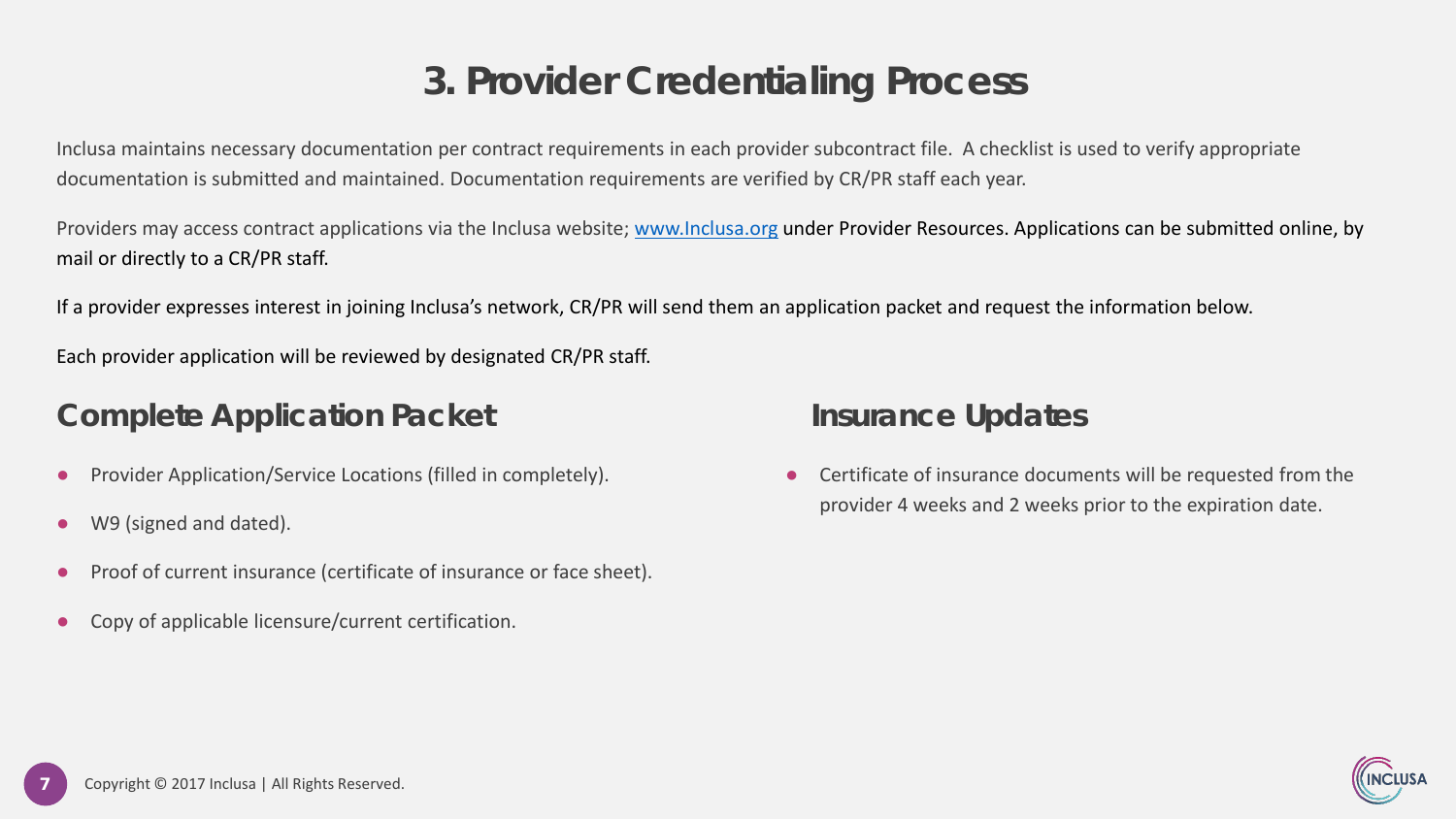### **3. Provider Credentialing Process, Continued**

### **License Verification**

- All licenses for providers with renewal periods and statuses are primarysource verified
- Provider applicants regulated by the WI Dept. of Safety and Professional Services will be primary-source verified
- Providers regulated by the Dept. of Quality Assurance must submit a copy of current licensure
- Residential licenses are primary-source verified
- Wisconsin home modification providers must submit a copy of their Wisconsin contractor license, current licensure status will be primary-source verified online
- Minnesota Providers: entities regulated by Minnesota Department of Human Services will be primary-source verified online by using the Minnesota DHS Licensing Information Lookup website

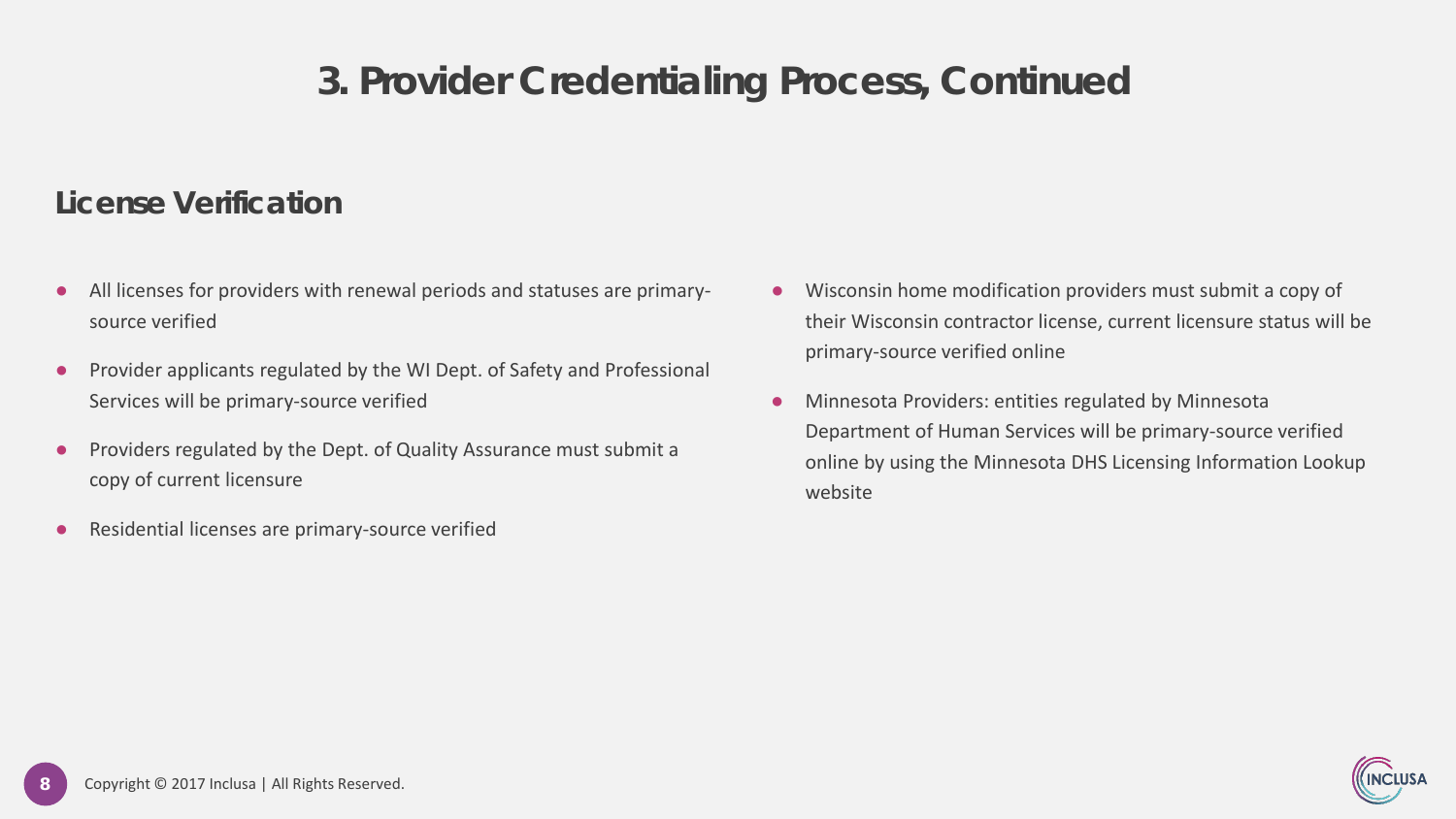### **3. Provider Credentialing, Continued**

Required documentation outlined below:



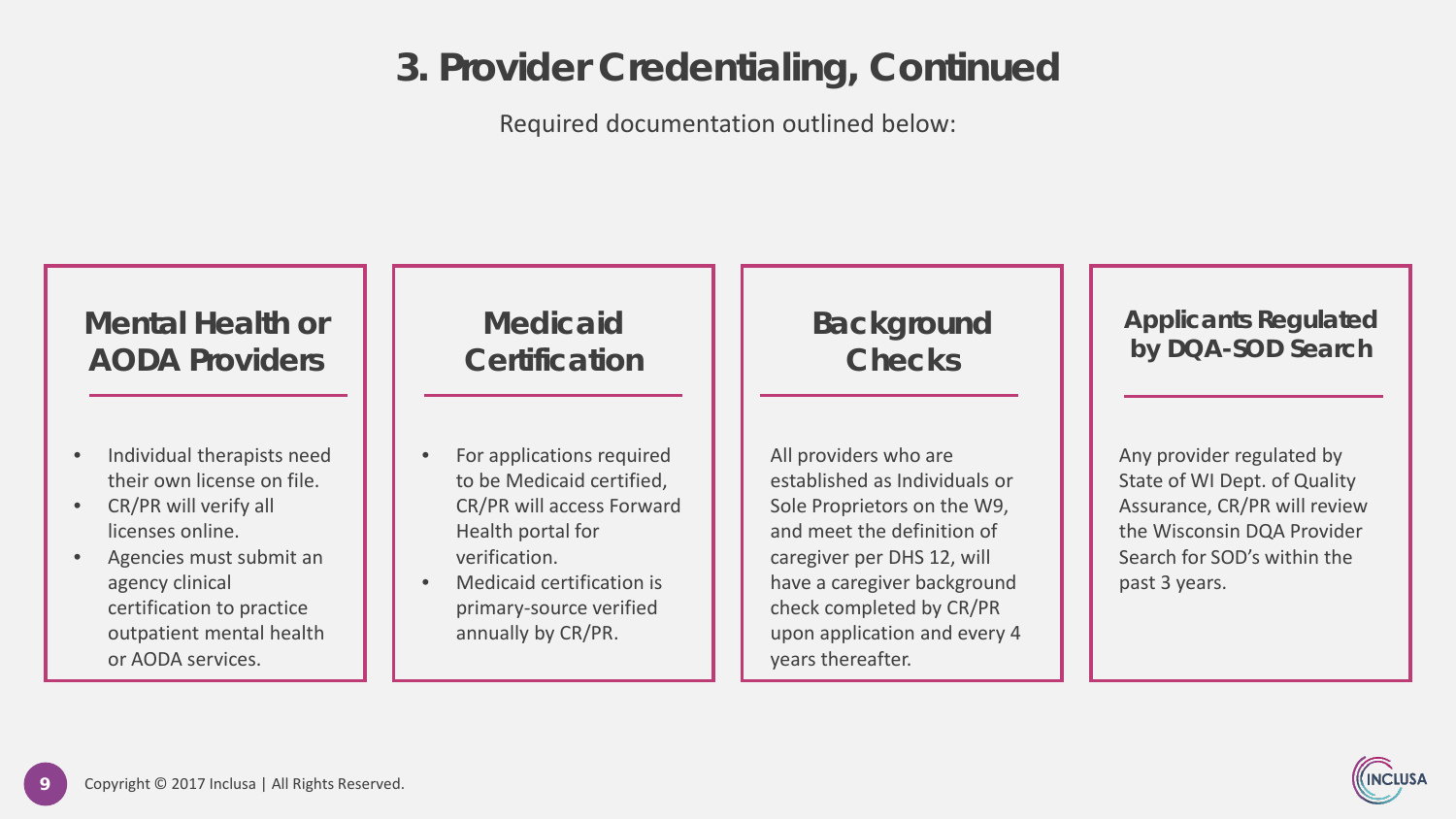### **3. Provider Credentialing, Continued**

Required documentation outlined below:



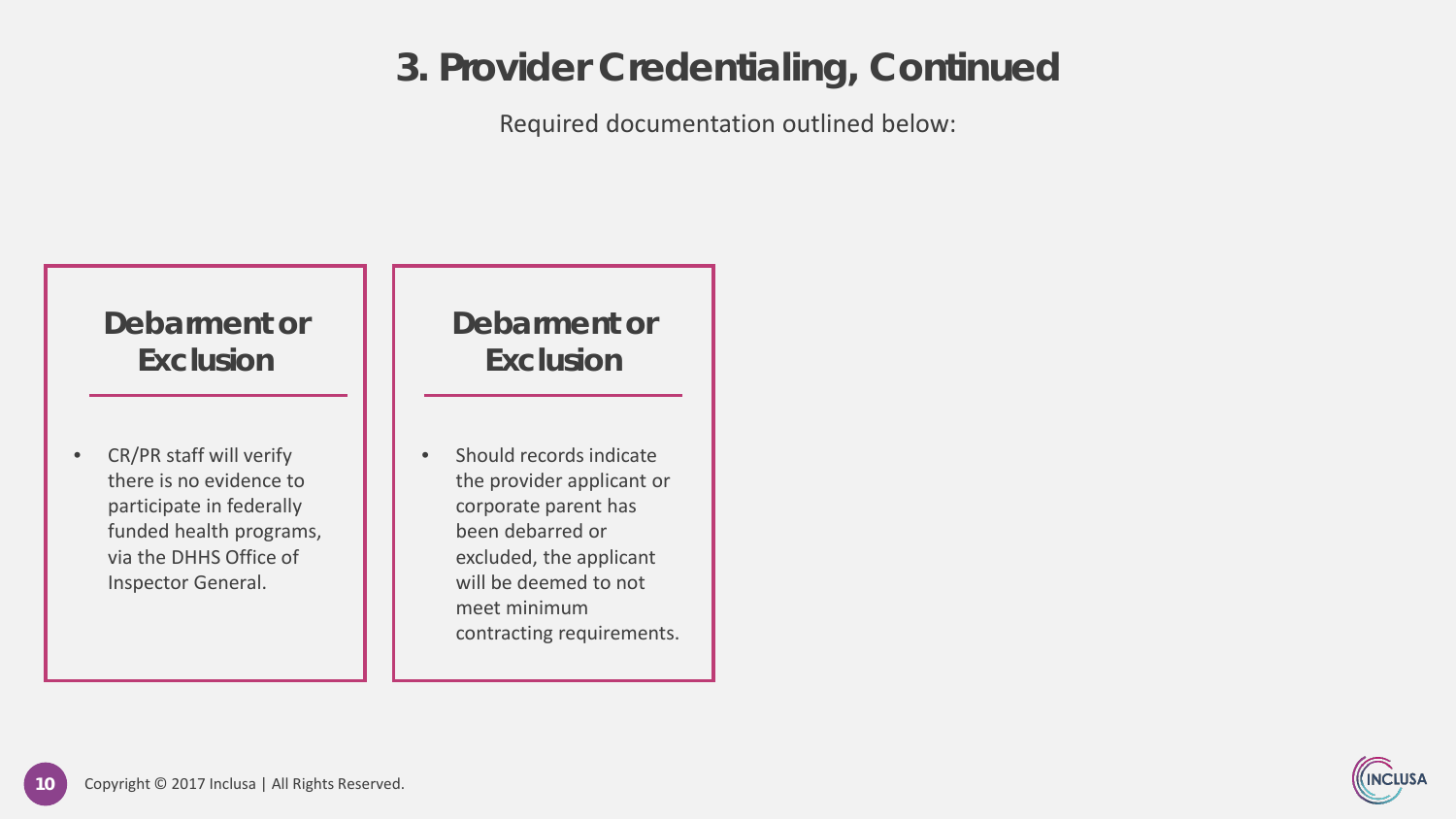### **Provider Credentialing-Required Documents**

- Provider Application
- State License
- Provider Quality (provider must be in good standing)
- Medicaid Certification
- Debarment and Exclusion Monitoring
- Federal Tax ID
- National Provider Identifier (NPI)
- Insurance
- Civil Rights Compliance
- Criminal Caregiver Background Checks
- Reimbursement-must accept Inclusa reimbursement rates
- Subcontract Agreement-must enter into signed agreement with Inclusa, and agree to comply with subcontract requirements
- **11** Copyright © 2017 Inclusa | All Rights Reserved. • Providers must be able to assure quality, competency, and fiscal soundness in provide services.

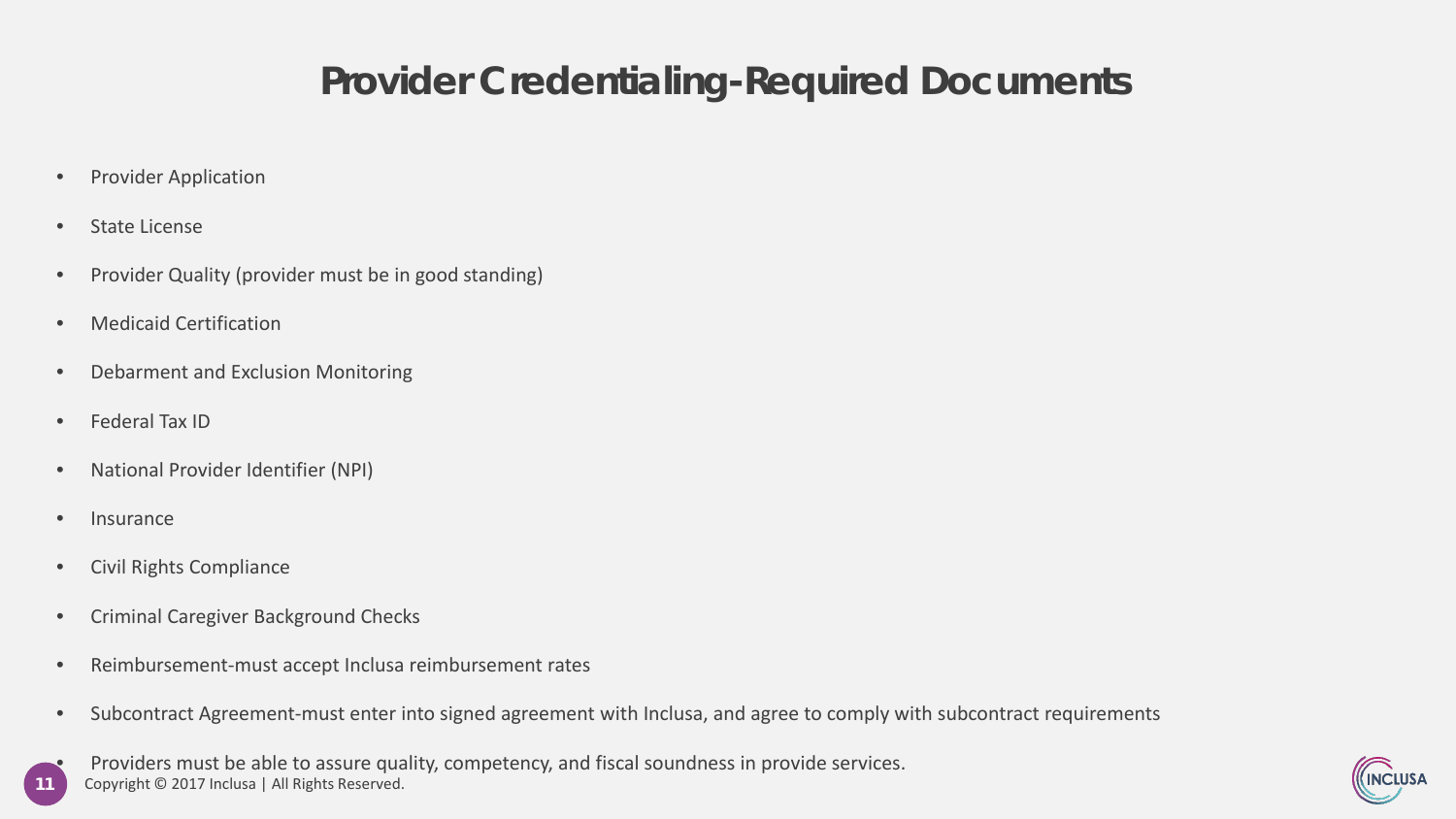### **Provider Credentialing-Required Documents and Re-Credentialing**

- Provider must agree to Inclusa's Scope of Service as available per service type.
- On-Site Visit; Inclusa CR/PR and/or Member Support staff may conduct on-site visits for any provider type that offers on-site services.
- Provider must have services available within the Inclusa geographic service area (GSR), except providers who are established as out-of-network providers to serve a member residing outside the Inclusa GSR.

#### **Re-Credentialing**

- Inclusa will re-credential providers at least annually by verifying the credentialing requirements are still current.
- All Inclusa subcontracts require notification to Inclusa if the provider experiences changes in status such as State License and Medicaid Certification.
- Inclusa receives reports from the Division of Quality Assurance regarding site visits and citations. Inclusa monitors these reports to verify quality status.
- Inclusa may require financial audits from some provider types and these reports will also be considered for re-credentialing process.

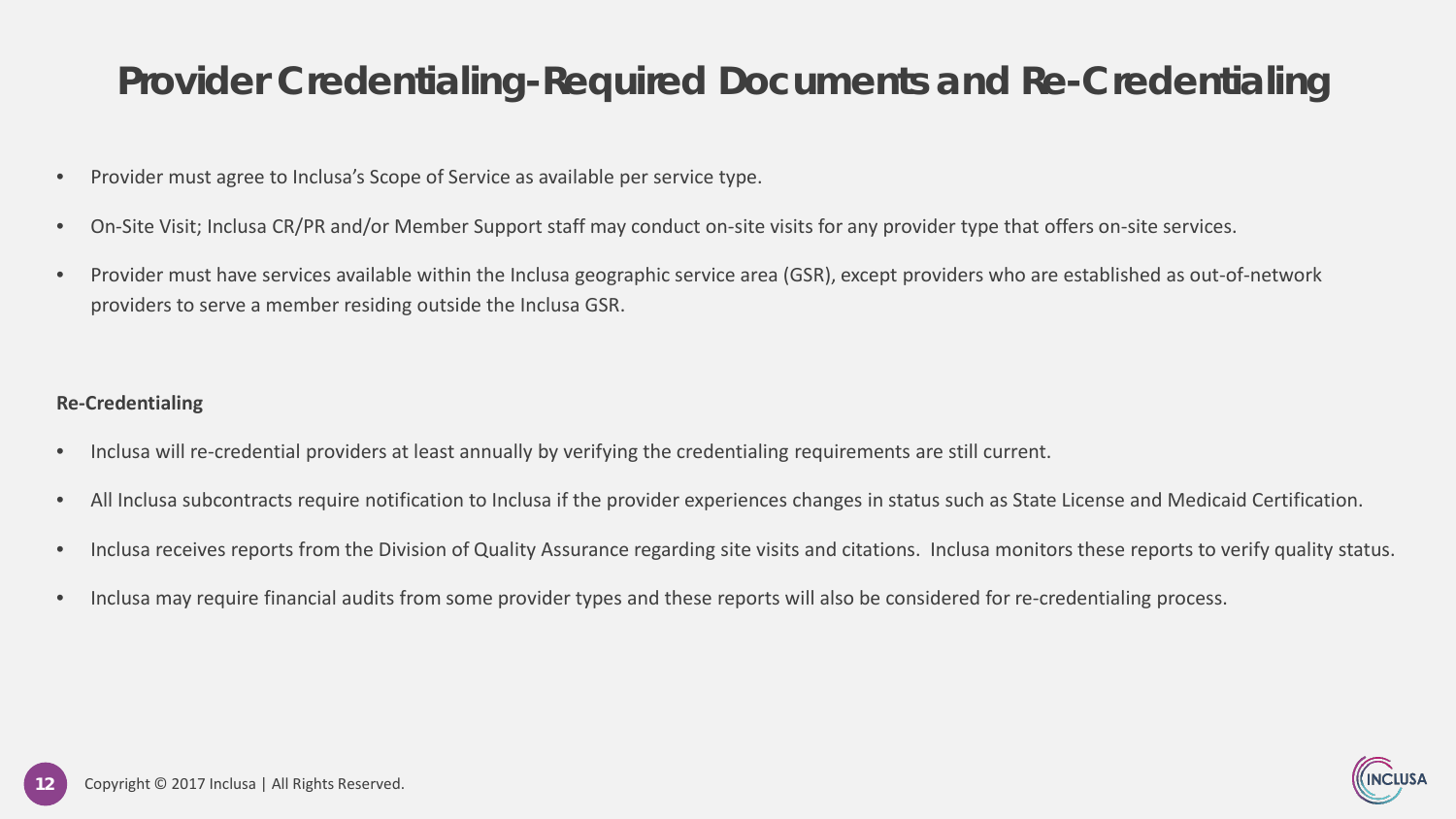### **Provider Subcontracting**

#### **4. Provider Subcontracting**

Inclusa will provide and retain subcontracts with providers meeting the terms of the Subcontract Agreement, including licensing and certification standards and an acceptance of Inclusa's rate structure.

A contract with the indication of services and rates will be provided to the applicant for review and signature.

#### **5. Failure of Provider to Return Signed Subcontract**

Welcome letters accompany all new contracts. The letter outlines next steps and requirements to return the contract within 10 days or no later than two weeks (14 days).

Contract language states; "This contract becomes null and void if the time between the Purchasers' authorized representative signature and the Provider's authorized representative signature on this contract exceeds 60 days".

If 30 days has passed since the contract was submitted to the Provider and it has not yet been signed and returned; Inclusa will send a late contract notice, payments for services may be placed on hold, and CR/PR staff will call or email to offer a reminder to return the subcontract.

This contact allows an additional two weeks to return the signed contract.

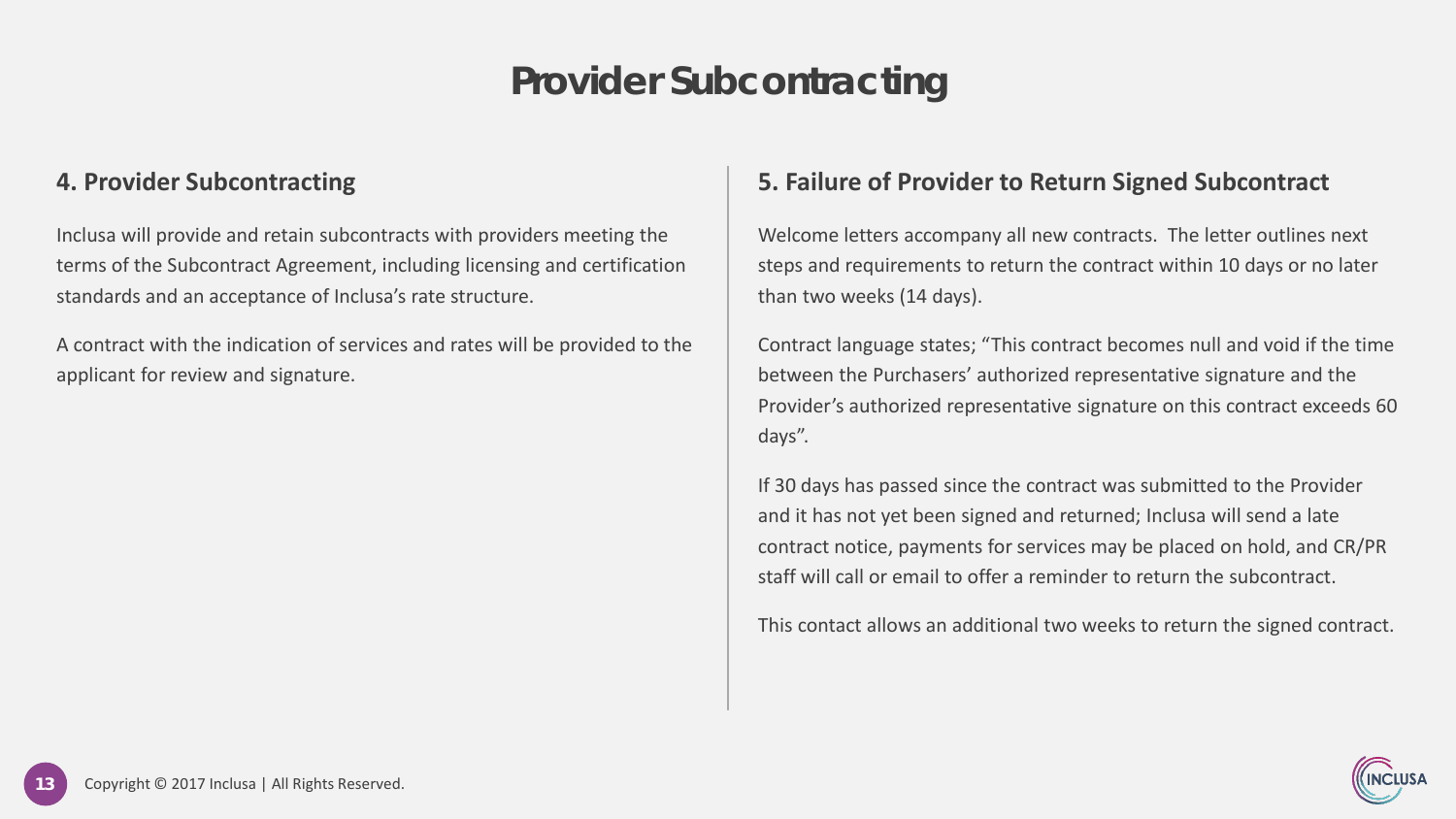### **5. Failure of Provider to Return Signed Subcontract**

At 45 days from mailing-if the subcontract has not yet been returned, the following will occur;

• A final notice is sent and a call will be made to inform the provider of two weeks to return the subcontract. Providers will also be informed Incusa will begin to transition members to other providers.

At 60 days from mailing-if the subcontract has not been returned, the following will occur;

• Inclusa may give notice to discontinue services and notice the subcontract is null and void.

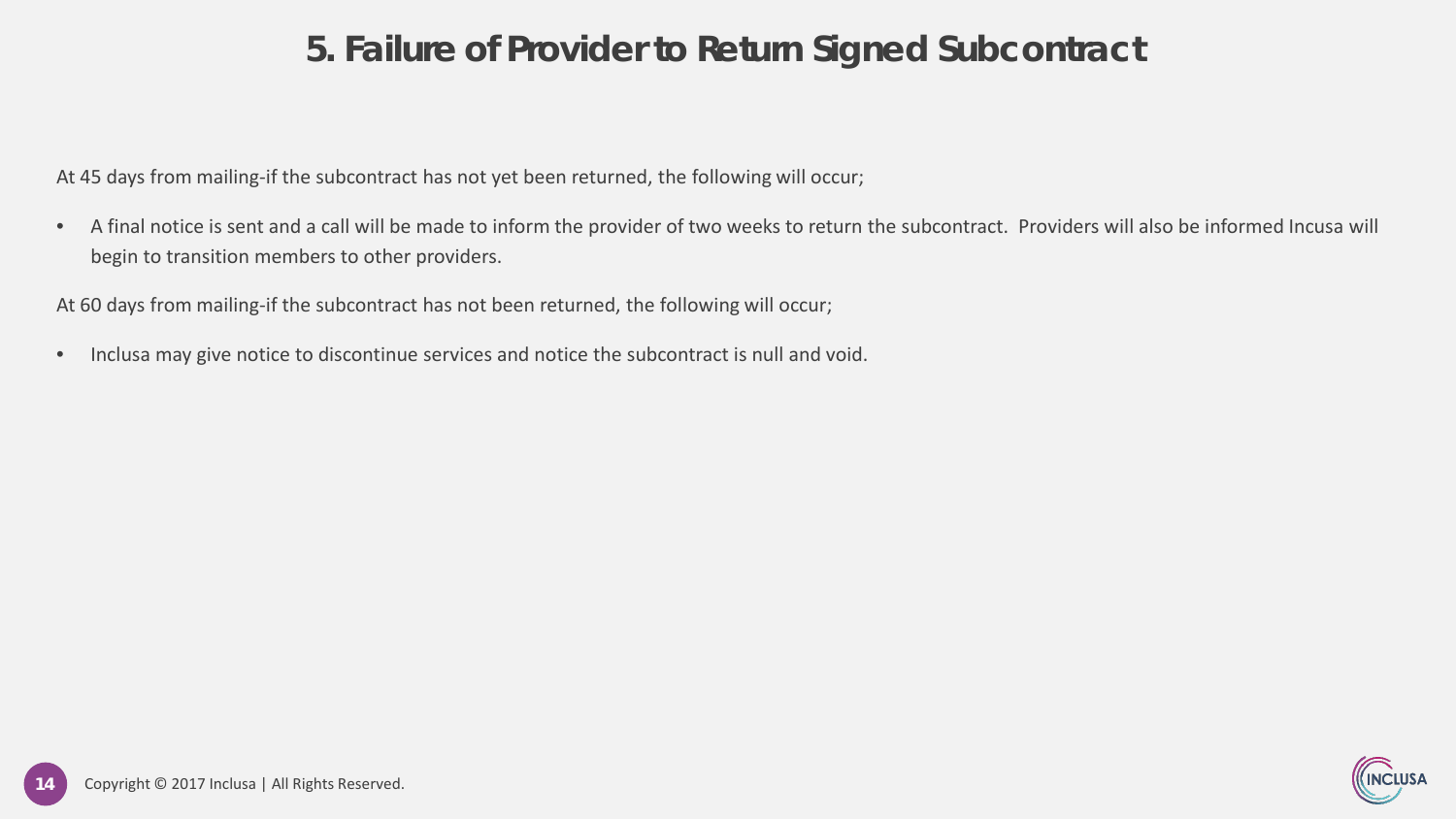## **6. Tools for Evaluating Network Adequacy and Capacity**

Inclusa is committed to ensuring a sufficient number of appropriately trained providers are geographically distributed to ensure member access to access to services in the benefit package, including physical access and cultural competency.



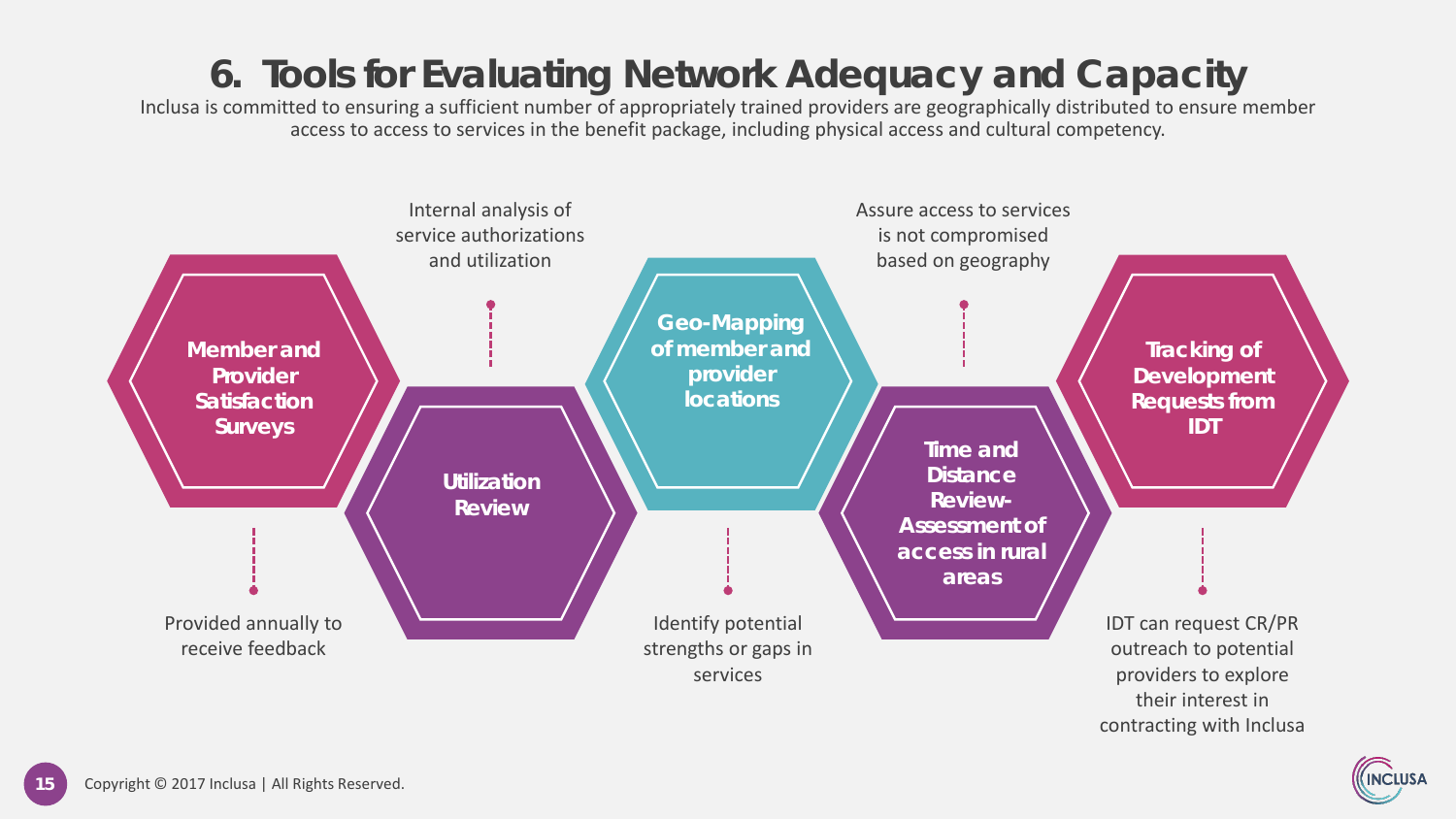## **Provider Retention**

Inclusa's goal is to retain providers within our network by providing exceptional customer service and support, and acting as a partner to ensure Inclusa members have access to quality services and support.



### **Reimbursement Practices**

Fair, reasonable and equitable reimbursement rates which are manageable within Inclusa's reimbursement restraints.



### **Provider Engagement**

Regular communication via provider newsletters, provider advisory groups and opportunities for face to face meetings or trainings when new processes are considered.



### **Technology**

Inclusa's website offers provider contracting and training resources. CR/PR offers general email contacts for questions and support ([ProviderRelations@Inclusa.org\)](mailto:ProviderRelations@Inclusa.org).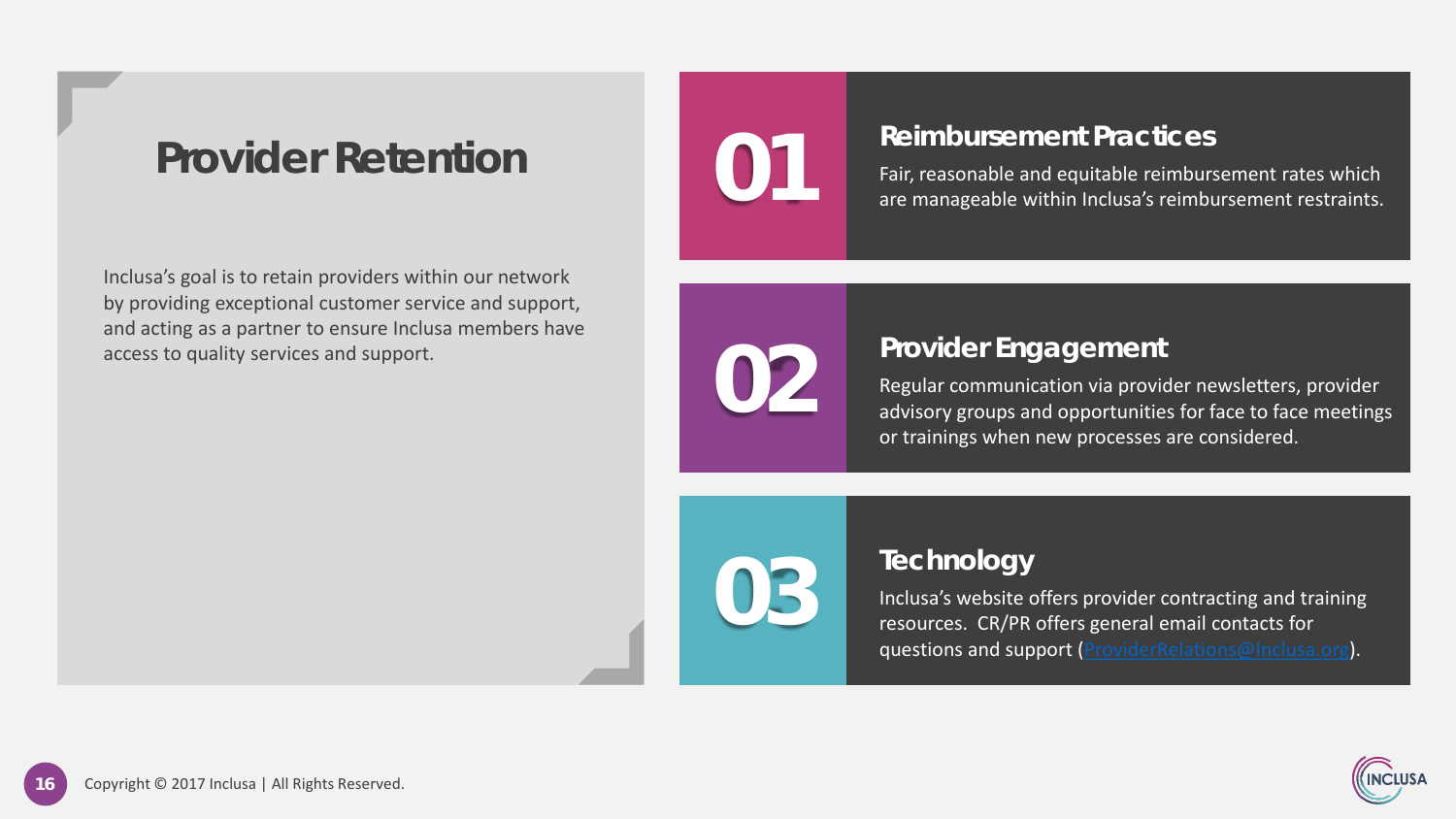### **8. Provider Monitoring**

#### **Timely Access**

The Family Care contract indicates in Section VIII (K) 8. "Monitoring Access to Services, The MCO shall continuously monitor the extent to which it maintains an adequate capacity and take corrective action if it discovers deficiencies in its capacity to meet the requirements" to provide membership with the appropriate range of services, access to prevention and wellness, sufficient number, mix and geographic distribution of subcontracts of services, with specialized expertise, culturally competent providers, and accessible services.

Providers will initiate services on the date indicated on the Purchaser's Service Authorization.

#### **Monitoring Accessibility**

Requirements are physical accessibility of service location and geographic accessibility.

Accessibility of a provider's location will be listed on Inclusa's Provider Directory found on our website [www.Inclusa.org](http://www.inclusa.org/).

Inclusa will strive to have services within the benefit package available within a 60 minute drive period for all services which require a member to travel to access. If the member resides in a rural area, Inclusa strives to offer services within a comparable distance that the member travels for acute and primary health care services.

#### **Quality of Services**

CR/PR will work in concert with Inclusa's Quality Department when an incident warrants additional follow up.

CR/PR and Quality jointly review incident reports to identify trends and patterns in an effort to better support providers and members.

CR/PR will monitor and evaluate the Statement of Deficiencies (SOD's) using a Standard of Practice with follow up as needed.

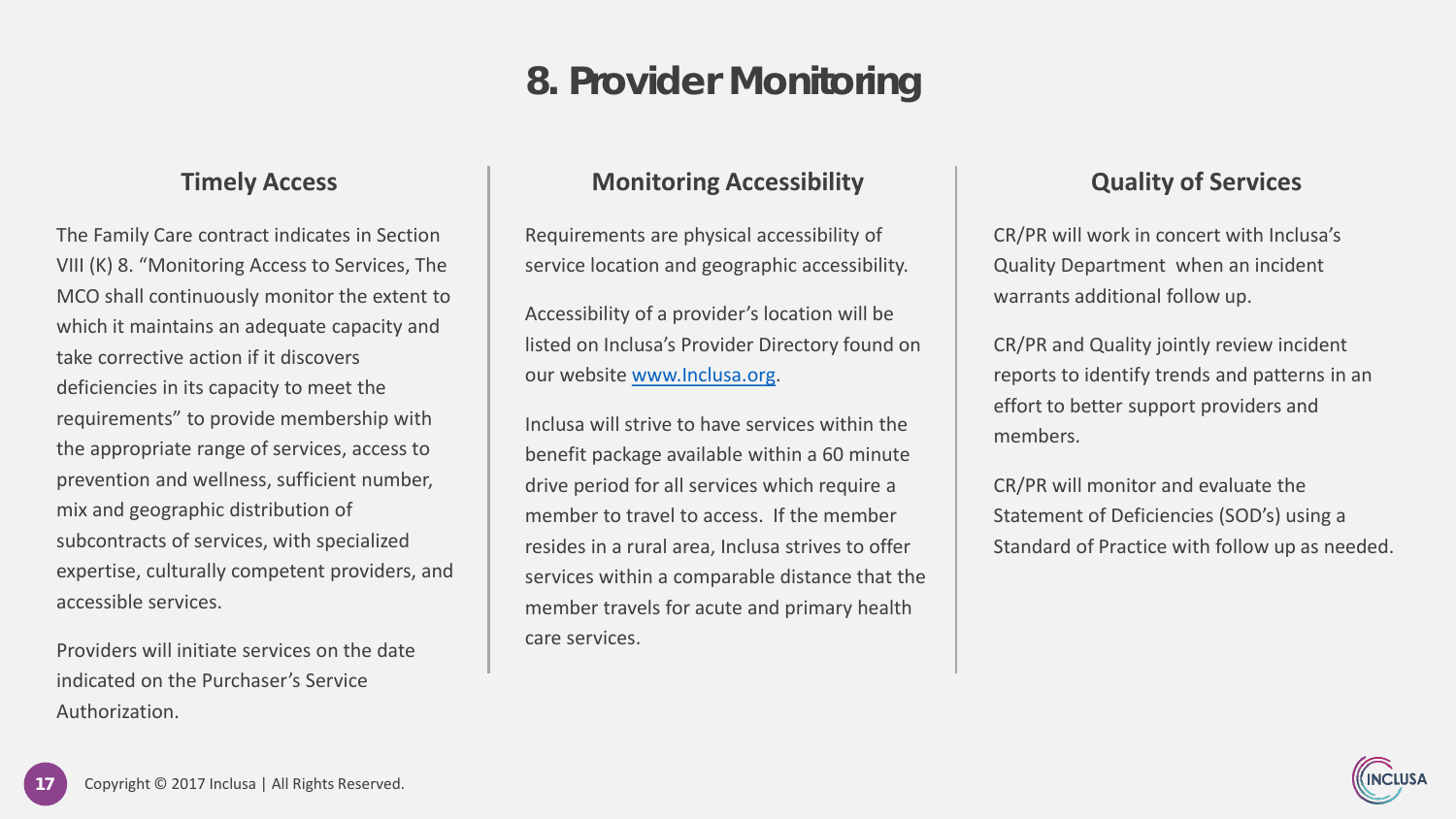### **9. Provider Contract Termination Procedure**

#### **Provider Responsibilities:**

- Notify Inclusa in writing of closure or contract termination with a minimum of 30-day notice
- Develop and submit closure plan to DHS if obligated by HFS licensing requirements (Chapter 50)
- Assist and support members with transition to other options
- Assure continuity of care throughout transition

#### **Community Resources Provider Relations (CR/PR) Responsibilities:**

- Notify all necessary internal departments to support transition for members
- Notify DHS
- Notify ADRC's of closure or termination of contact with MCO

#### **Care Management Responsibilities:**

- Send notification to members
- Internal processes to support notification to DHS and tracking of member transitions

#### **Member Relations Responsibilities:**

- Work with members on any necessary grievance and appeal requests to ensure member rights are upheld
- Relocation Training for IDT staff